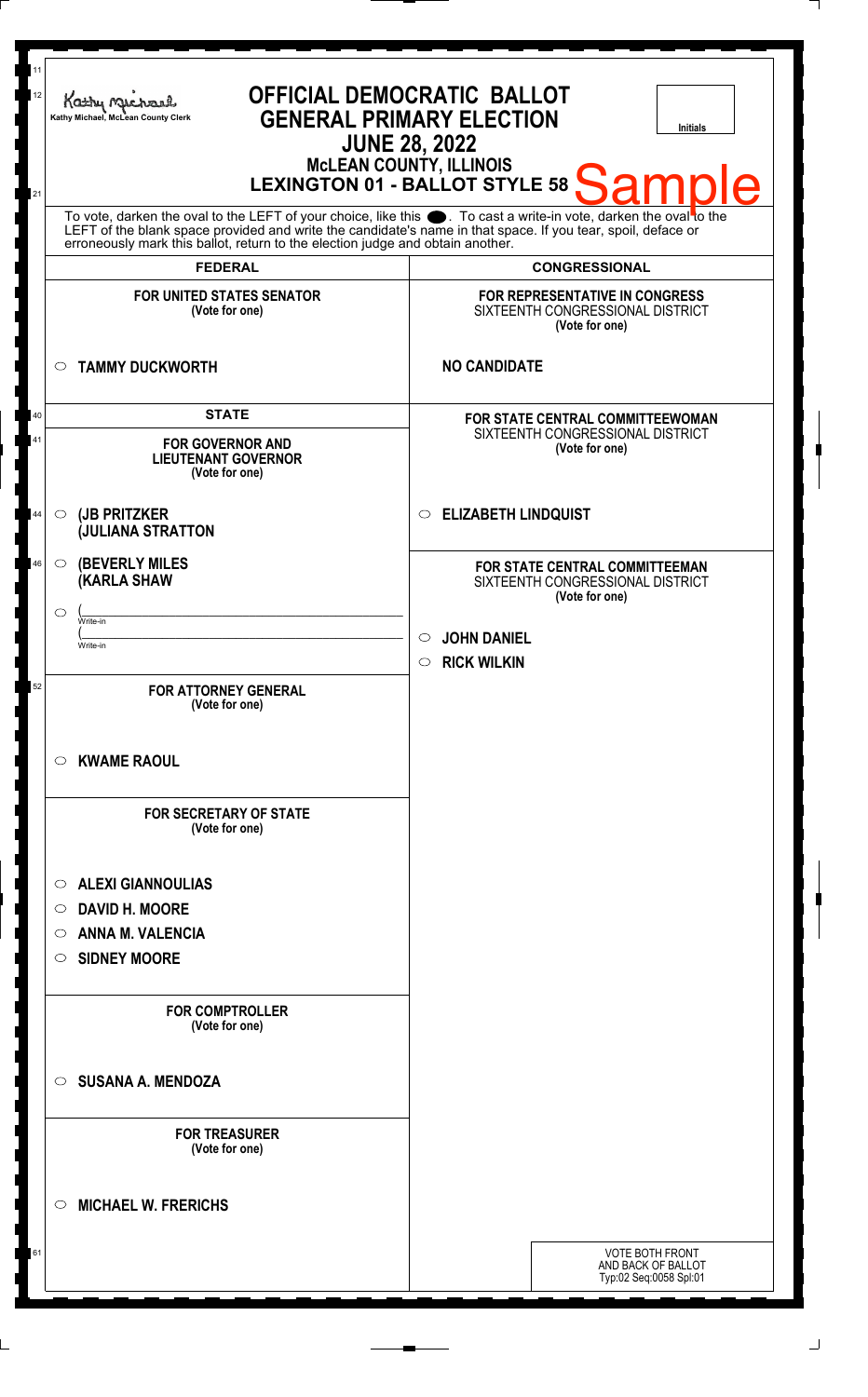| <b>OFFICIAL DEMOCRATIC BALLOT - GENERAL PRIMARY ELECTION - JUNE 28, 2022</b>                                    |                                                                                                                                     |  |  |  |
|-----------------------------------------------------------------------------------------------------------------|-------------------------------------------------------------------------------------------------------------------------------------|--|--|--|
| <b>LEGISLATIVE</b>                                                                                              | <b>JUDICIAL</b>                                                                                                                     |  |  |  |
| <b>FOR STATE SENATOR</b><br>FORTY-FOURTH LEGISLATIVE DISTRICT<br>(Vote for one)                                 | FOR JUDGE OF THE CIRCUIT COURT<br>ELEVENTH JUDICIAL CIRCUIT<br>(To fill the vacancy of the Hon. Scott Drazewski)<br>(Vote for one)  |  |  |  |
| <b>NO CANDIDATE</b>                                                                                             | <b>NO CANDIDATE</b>                                                                                                                 |  |  |  |
| <b>REPRESENTATIVE</b>                                                                                           |                                                                                                                                     |  |  |  |
| <b>FOR REPRESENTATIVE</b><br>IN THE GENERAL ASSEMBLY<br>EIGHTY-EIGHTH REPRESENTATIVE DISTRICT<br>(Vote for one) | FOR JUDGE OF THE CIRCUIT COURT<br>ELEVENTH JUDICIAL CIRCUIT<br>(To fill the vacancy of the Hon. Paul G. Lawrence)<br>(Vote for one) |  |  |  |
| <b>NO CANDIDATE</b>                                                                                             | <b>NO CANDIDATE</b>                                                                                                                 |  |  |  |
| <b>COUNTY</b>                                                                                                   | <b>PRECINCT</b>                                                                                                                     |  |  |  |
| <b>FOR COUNTY CLERK</b><br>(Vote for one)                                                                       | FOR PRECINCT COMMITTEEPERSON<br><b>LEXINGTON 01</b><br>(Vote for one)                                                               |  |  |  |
| <b>LAURA McBURNEY</b><br>$\circ$                                                                                | <b>NO CANDIDATE</b>                                                                                                                 |  |  |  |
| <b>FOR COUNTY TREASURER</b><br>(Vote for one)                                                                   |                                                                                                                                     |  |  |  |
| <b>NO CANDIDATE</b>                                                                                             |                                                                                                                                     |  |  |  |
| <b>FOR COUNTY SHERIFF</b><br>(Vote for one)                                                                     |                                                                                                                                     |  |  |  |
| <b>NO CANDIDATE</b>                                                                                             |                                                                                                                                     |  |  |  |
| <b>REGIONAL OFFICE</b><br>OF EDUCATION                                                                          |                                                                                                                                     |  |  |  |
| FOR REGIONAL SUPERINTENDENT OF SCHOOLS<br>(DeWITT, LIVINGSTON, LOGAN AND McLEAN COUNTIES)<br>(Vote for one)     |                                                                                                                                     |  |  |  |
| <b>NO CANDIDATE</b>                                                                                             |                                                                                                                                     |  |  |  |
| <b>COUNTY BOARD</b>                                                                                             |                                                                                                                                     |  |  |  |
| <b>FOR COUNTY BOARD MEMBER</b><br><b>COUNTY BOARD DISTRICT 1</b><br>(Vote for not more than two)                |                                                                                                                                     |  |  |  |
| <b>JANIS B. HOLLINS</b><br>$\circ$                                                                              |                                                                                                                                     |  |  |  |
| <b>MARCIA S. BEAMAN</b><br>$\circ$                                                                              |                                                                                                                                     |  |  |  |
|                                                                                                                 |                                                                                                                                     |  |  |  |
|                                                                                                                 |                                                                                                                                     |  |  |  |
|                                                                                                                 | YOU HAVE NOW<br><b>COMPLETED VOTING</b>                                                                                             |  |  |  |
|                                                                                                                 | VOTE BOTH FRONT<br>AND BACK OF BALLOT<br>Typ:02 Seq:0058 Spl:01                                                                     |  |  |  |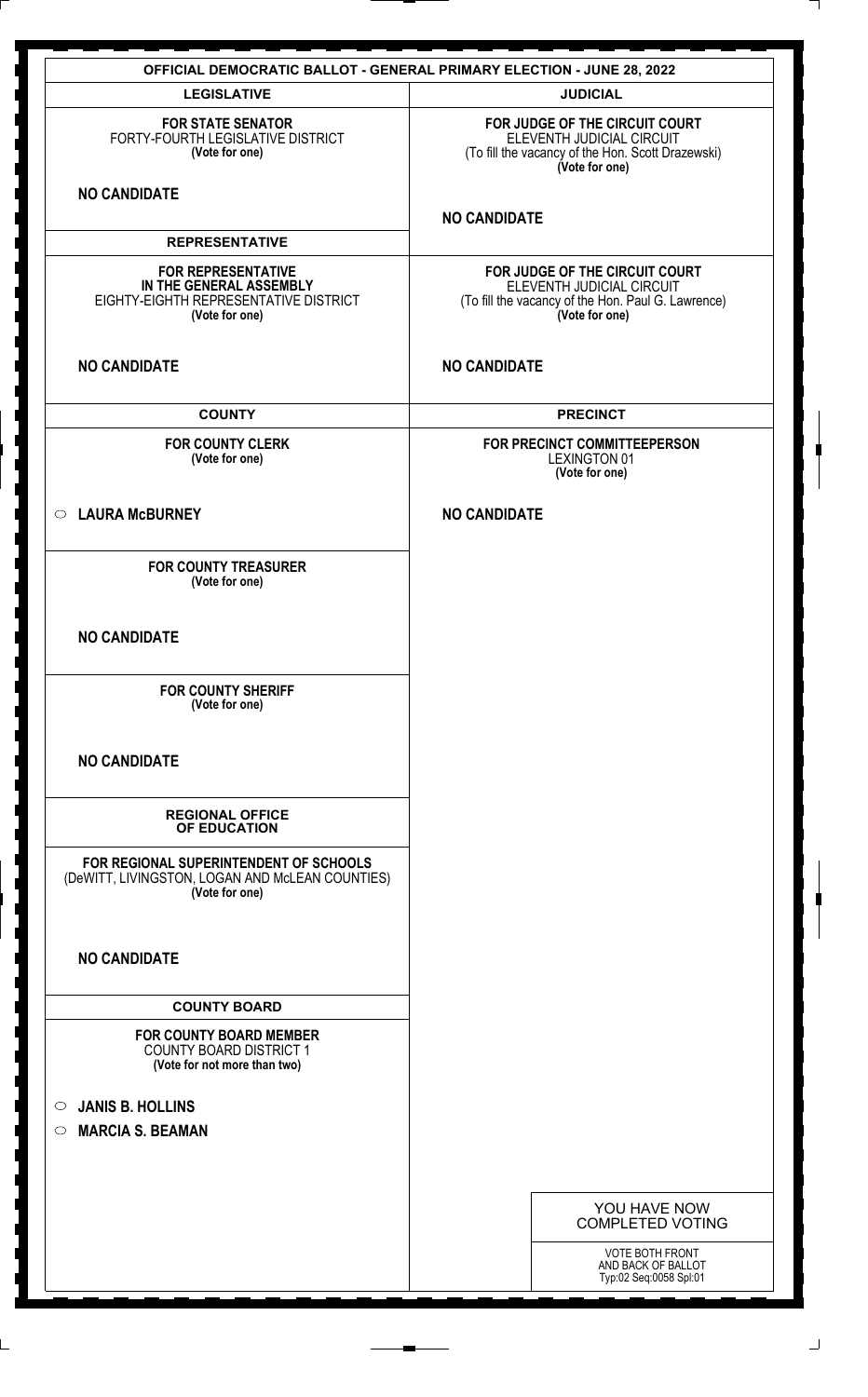| 11<br>12<br>21 | OFFICIAL DEMOCRATIC BALLOT<br>Kathy Muc<br><b>GENERAL PRIMARY ELECTION</b><br>Kathy Michael, McLean County Clerk<br><b>Initials</b><br><b>JUNE 28, 2022</b><br>MCLEAN COUNTY, ILLINOIS<br>LEXINGTON 01 - BALLOT STYLE 59 Sample                                                                                        |                                                                                             |  |  |
|----------------|------------------------------------------------------------------------------------------------------------------------------------------------------------------------------------------------------------------------------------------------------------------------------------------------------------------------|---------------------------------------------------------------------------------------------|--|--|
|                | To vote, darken the oval to the LEFT of your choice, like this $\bullet$ . To cast a write-in vote, darken the oval to the LEFT of the blank space provided and write the candidate's name in that space. If you tear, spoil, deface<br>erroneously mark this ballot, return to the election judge and obtain another. |                                                                                             |  |  |
|                | <b>FEDERAL</b>                                                                                                                                                                                                                                                                                                         | <b>CONGRESSIONAL</b>                                                                        |  |  |
|                | <b>FOR UNITED STATES SENATOR</b><br>(Vote for one)                                                                                                                                                                                                                                                                     | <b>FOR REPRESENTATIVE IN CONGRESS</b><br>SIXTEENTH CONGRESSIONAL DISTRICT<br>(Vote for one) |  |  |
|                | <b>TAMMY DUCKWORTH</b><br>$\circ$                                                                                                                                                                                                                                                                                      | <b>NO CANDIDATE</b>                                                                         |  |  |
| 40<br>41       | <b>STATE</b><br><b>FOR GOVERNOR AND</b><br><b>LIEUTENANT GOVERNOR</b><br>(Vote for one)                                                                                                                                                                                                                                | FOR STATE CENTRAL COMMITTEEWOMAN<br>SIXTEENTH CONGRESSIONAL DISTRICT<br>(Vote for one)      |  |  |
| 44             | (JB PRITZKER<br>$\circ$<br><b>JULIANA STRATTON</b>                                                                                                                                                                                                                                                                     | <b>ELIZABETH LINDQUIST</b><br>$\circ$                                                       |  |  |
| 46             | <b>(BEVERLY MILES)</b><br>$\circ$<br><b>(KARLA SHAW</b><br>⌒                                                                                                                                                                                                                                                           | FOR STATE CENTRAL COMMITTEEMAN<br>SIXTEENTH CONGRESSIONAL DISTRICT<br>(Vote for one)        |  |  |
|                | Write-in<br>Write-in                                                                                                                                                                                                                                                                                                   | <b>JOHN DANIEL</b><br>$\circ$<br>$\circ$ RICK WILKIN                                        |  |  |
| 53             | <b>FOR ATTORNEY GENERAL</b><br>(Vote for one)                                                                                                                                                                                                                                                                          |                                                                                             |  |  |
|                | <b>KWAME RAOUL</b><br>$\circ$                                                                                                                                                                                                                                                                                          |                                                                                             |  |  |
|                | <b>FOR SECRETARY OF STATE</b><br>(Vote for one)                                                                                                                                                                                                                                                                        |                                                                                             |  |  |
|                | <b>ALEXI GIANNOULIAS</b><br>$\circ$                                                                                                                                                                                                                                                                                    |                                                                                             |  |  |
|                | <b>DAVID H. MOORE</b><br>$\circ$                                                                                                                                                                                                                                                                                       |                                                                                             |  |  |
|                | <b>ANNA M. VALENCIA</b><br>$\circ$                                                                                                                                                                                                                                                                                     |                                                                                             |  |  |
|                | <b>SIDNEY MOORE</b><br>$\circ$                                                                                                                                                                                                                                                                                         |                                                                                             |  |  |
|                | <b>FOR COMPTROLLER</b><br>(Vote for one)                                                                                                                                                                                                                                                                               |                                                                                             |  |  |
|                | <b>SUSANA A. MENDOZA</b><br>$\bigcirc$                                                                                                                                                                                                                                                                                 |                                                                                             |  |  |
|                | <b>FOR TREASURER</b><br>(Vote for one)                                                                                                                                                                                                                                                                                 |                                                                                             |  |  |
|                | <b>MICHAEL W. FRERICHS</b><br>$\left(\right)$                                                                                                                                                                                                                                                                          |                                                                                             |  |  |
| 61             |                                                                                                                                                                                                                                                                                                                        | <b>VOTE BOTH FRONT</b><br>AND BACK OF BALLOT<br>Typ:02 Seq:0059 Spl:01                      |  |  |